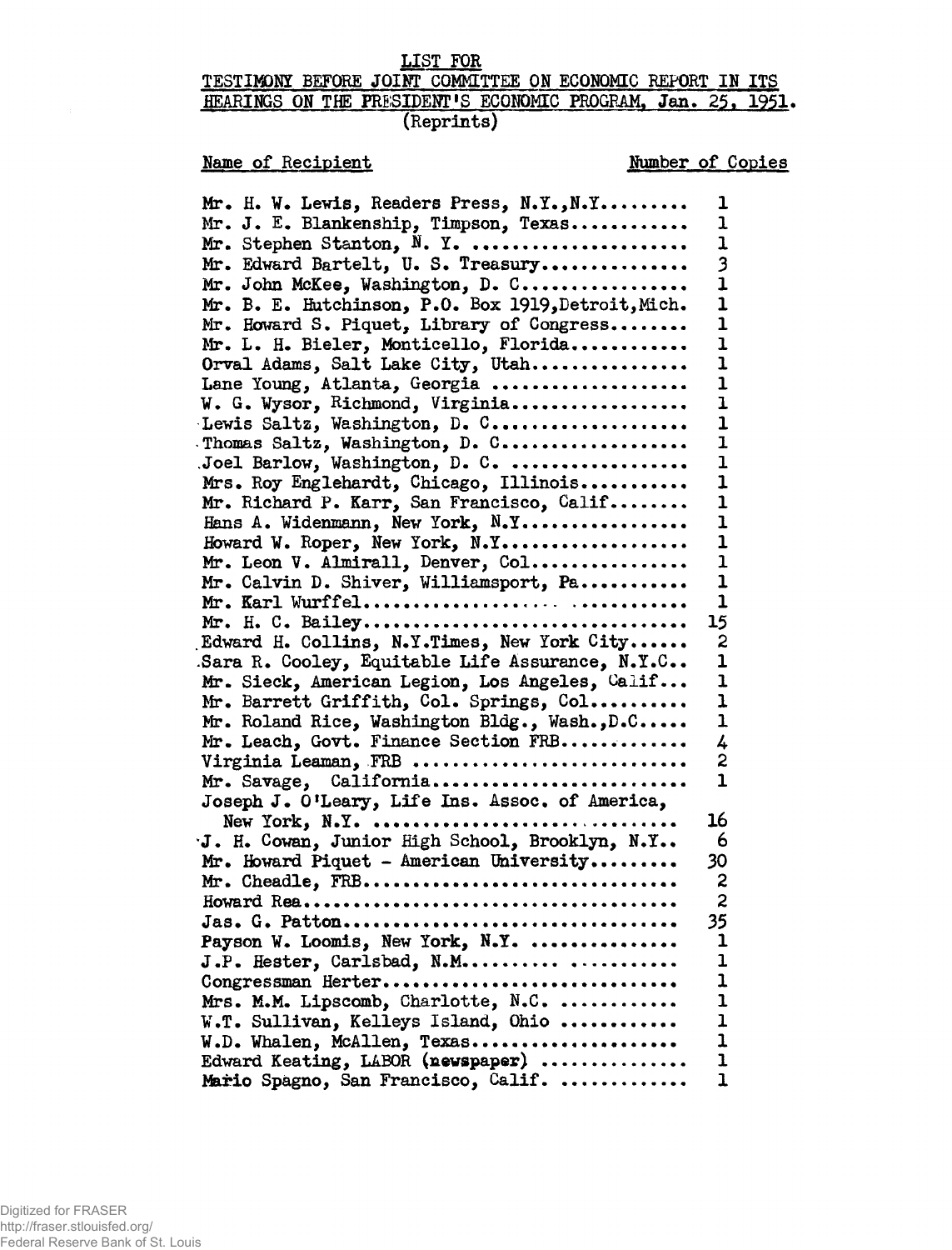**List for Reprints (continued) -2- Testimony January 25, 1951.**

| T.D. Coffey, Y.M.C.A., Nashville, Tenn.    | ı                          |
|--------------------------------------------|----------------------------|
| Grace Birmingham, Baltimore, Md.           | ı                          |
|                                            |                            |
| Commander Gordon Egbert                    | $\overline{\phantom{a}}^2$ |
| Mr. Austin Tobey, Northfield, New Jersey   | 1                          |
| Dr. Amos R. Koontz, Baltimore, Mi 10       |                            |
|                                            |                            |
| Mrs. Dorothy S. Hurst, FRB                 | - 5                        |
|                                            |                            |
|                                            | 1                          |
| G. R. Minor Richmond, Calif                | 1                          |
| Ty G. Slieehan, . New York, . N.Y          | 1                          |
| H. Chas. Sieck, .L.A.Calif                 | ľ                          |
| Samuel W. Levine, Teaneck, N.J.            | 2                          |
| Clifton N. Bradley, Brooklyn, N.Y          | ı                          |
| Irene R. Mullen, Franklin Cole & Co., N.Y. | ı                          |
| J. Rhoads Foster, Ridgewood, N.J.  1       |                            |
| Melvin W. Brethouwer, Bethesda 14, Md.     | - 1                        |
|                                            |                            |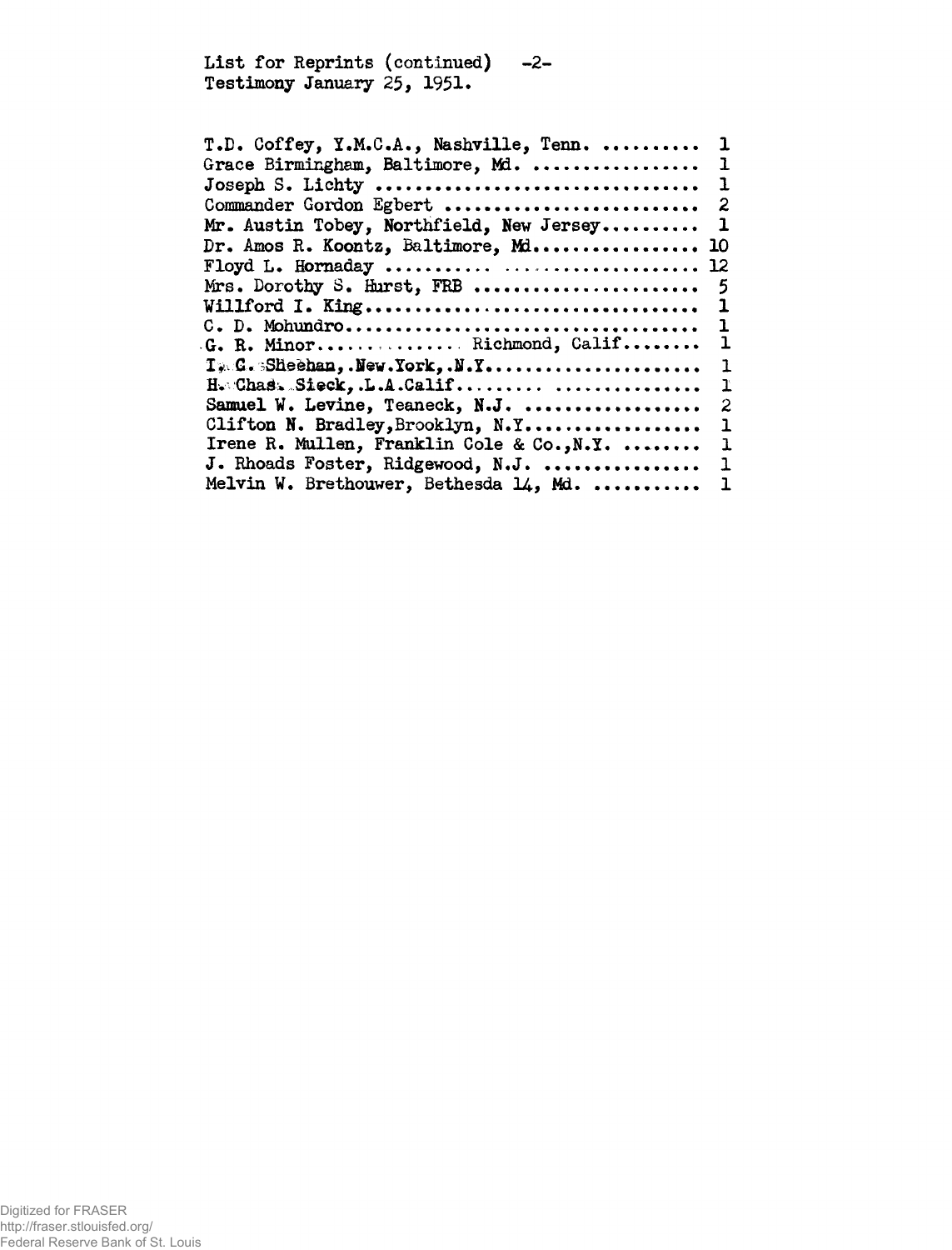### **LIST FOR**

# **TESTIMONY BEFORE JOINT COMMITTEE ON ECONOMIC REPORT IN ITS HEARINGS ON THE PRESIDENT»S ECONOMIC PROGRAM. Jan. 25. 1951, (Mimeographed Copies)**

# **Name of Recipient**

## **Number of Copies**

| Mr. John Shott, Public Affairs Institute,                                |
|--------------------------------------------------------------------------|
| Washington, D. C.<br>2                                                   |
| Mr. R. H. Eagle, Washington, D. C<br>1                                   |
| Mr. Merritt Sherman, FRB<br>2                                            |
| $\overline{1}$<br>Homer Jones, FRB                                       |
| Mr. Ralph Young FRB<br>ı                                                 |
| Mr. Dick Youngdahl, FRB<br>$\overline{1}$                                |
| Mr. Chas. Schmidt, FRB<br>3                                              |
| Mr. Cheadle, FRB<br>ı                                                    |
| General Motors, Washington, D.C.<br>12                                   |
| Arthur Newmeyer<br>8                                                     |
| Federal Deposits Insurance Corp. Library, D.C<br>$\overline{\mathbf{c}}$ |
| 200                                                                      |
| Mailing Room Lists FRB  575                                              |
| Mr. Berquist, Joint Committee on the Economic                            |
| 25                                                                       |
| Mr. Roy Blough, Washington, D. C<br>3                                    |
| Mr. Cullanane, National Association of Business-                         |
| men, Washington, D. C<br>1                                               |
| Miss Ogilvie, FRB<br>ı                                                   |
| Miss Trefz, St. Louis, Mo. (student)<br>ı                                |
| Mr. Cherry, FRB<br>ı                                                     |
| George G. Watts, Milwaukee, Wisc<br>ı                                    |
| Pyke Johnson, Automotive Safety Foundation,                              |
| Washington, D. C<br>ı                                                    |
| Mr. C. J. North, National Republican Committee Hqt.<br>$\mathbf 1$       |
| Richard G. Kimball, National Lumbermens Association 1                    |
| D. J. Needham, American Bankers Assoc.<br>ı                              |
| Roland Pierotti, Bank of America, Repres. in D.C.<br>ı                   |
| Leif Eid, Washington, D. C<br>ı                                          |
| Personal Mailing List<br>100                                             |
| ı                                                                        |
| Bert Seidman, American Federation of Labor                               |
| Members of the House and Senate Banking and                              |
| Currency Committees<br>40                                                |
| Mr. Dick Youngdahl<br>5<br>$\mathbf{I}$                                  |
| Emerson P. Smith, U.S.Chamber of Commerce, D.C                           |
| $\overline{\mathbf{z}}$<br>Mr. Wilcox, American Banker                   |
| Henry Hallam, National Underwriters, Wash, D. C.<br>ı                    |
| Hon. A. N. Overby, Internat. Monetary Fund, D.C.<br>$\frac{2}{1}$        |
| Mr. W. F. Yelverton, Kiplinger Magazine, D. C                            |
| $\mathbf{1}$<br>Ivan Tarnowsky, Los Angeles, Cal.                        |
| $\mathbf{1}$<br>Walter Lippmann, Washington, D. C                        |
| Mr. Edward Bartelt's office, U.S. Treasury<br>4                          |
| $\overline{1}$<br>John Kline, Evening Star, Wash., D. C                  |

**Total Mimeographed copies 1,009**